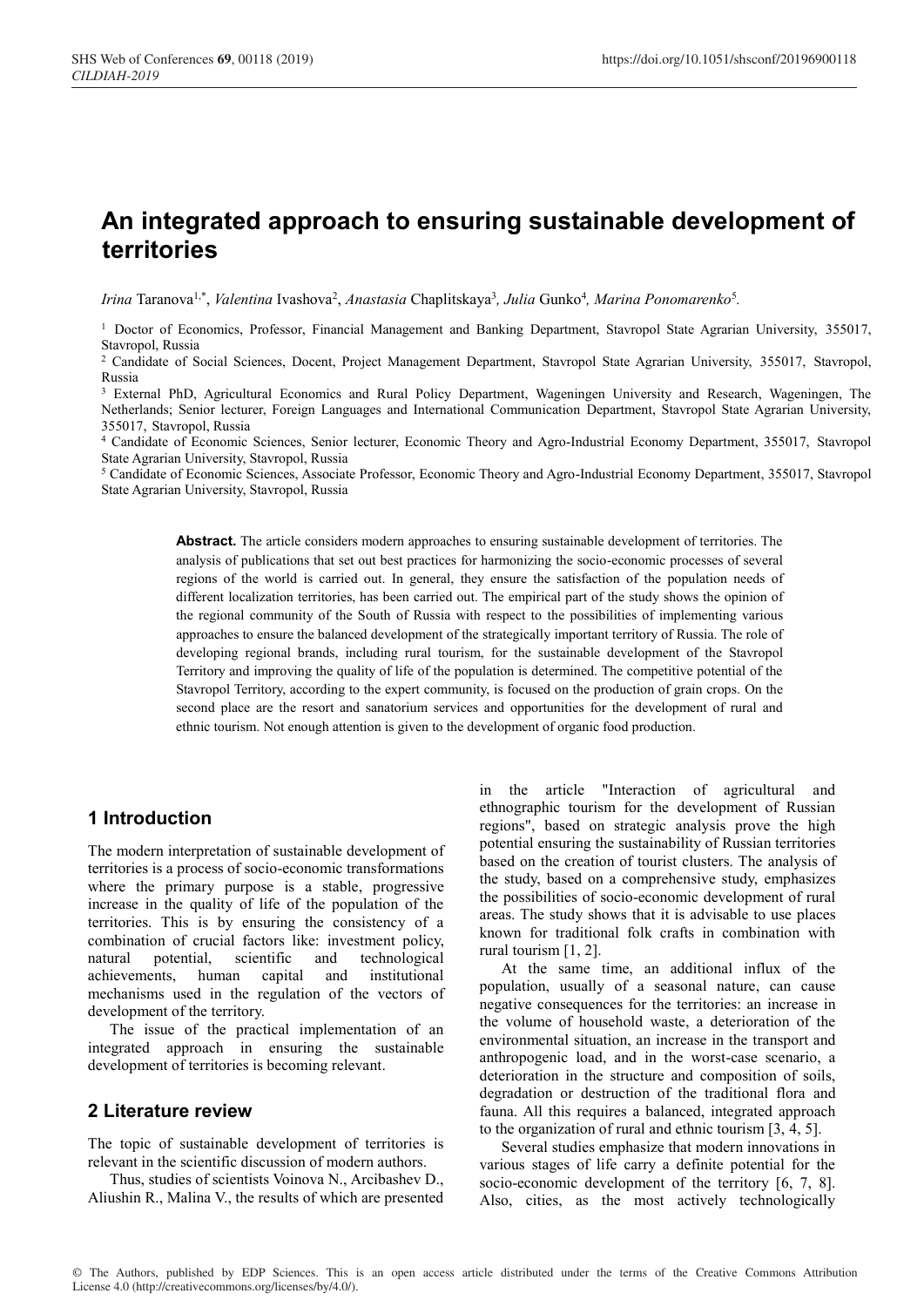developing systems, can become locomotives of sustainable development and adjacent rural territories [9, 10, 11, 12]. This can be ensured by an integrated approach in the regional strategic programs.

Spatial planning and master plans are essential tools for sustainable development and land stability. Michalka L. and Kovac B. [13] analyzed deficiencies in the regulatory framework for the balanced development of territories using modern spatial planning practices in Slovakia as examples. They touch upon an important indicator, quality of life, impacting the sustainable development. Creating stability of the socio-economic system is considered an essential goal of spatial planning of the territory. This is emphasized in many studies [14, 15].

Regional development is closely related to the competitive advantages of territories that affect the competitiveness of the region as a whole. The concept of regional inequality means that there are differences in the economic, social and environmental levels of the regions [16]. According to the author there is a clustered approach to ensure the stability of the socio-economic development of territories, gaining popularity and is becoming dominant in the economic development strategies of the countries in the European Union.

Thus, a review of scientific publications pinpoints the focus of the discussion around the problems of sustainable development of territories in subject areas of balanced economic stability, social and environmental spheres.

## **3 Methods and material**

Research methods are the analysis of scientific publications on sustainable development of territories. As well as the results of an expert survey of education, health, agriculture, and local self-government workers conducted in the settlements of the Stavropol Territory represented by zones - central, north-western, eastern and Caucasian Mineral Waters in 2018. In total, 198 people took part in this survey – also, an additional questionnaire among residents of Stavropol was issued. In total, 812 people took part in it.

# **4 Results**

The competitive advantages of the territories should become their focus points to achieve growth. This will ensure an increase in the intangible assets as well as, increasing its socio-economic potential.

A distinctive feature of the economy of the modern information society is the increasing role of "intangible assets", "intellectual property", "trademarks", "branding" and "brand management".

Brands are turning into a powerful weapon of competition, a tool for building a business reputation and building consumer confidence and resilience. They express the vision of the company and symbolize the corporate potential created by the entire organization and the region as a whole.

In the context of the current socio-economic development level of the territory, the issue of the occurrence of strong brands, allowing competing in a variety of similar products, provides additional competitive advantages in order to gain or increase consumer confidence.

As part of an expert survey, specialists from enterprises and organizations of the Stavropol Territory expressed their opinion on whether there are special high-quality services, products, and products in the region that can be considered the business card of Stavropol. A third of the participants in the expert survey answered affirmative; almost a quarter answered negative, the remainder could not answer this question. The data are presented in Figure 1 below.



**Fig.1.** Distribution of answers to the question: "Are there any special high-quality services, products, products in your area that can be considered a business card of Stavropol?"

The next Figure 2 shows what, in the first place, is associated with the Stavropol Territory in expert submissions.



**Fig.2.** Distribution of answers to the question: "When they say the Stavropol Territory, what are these words primarily associated with?"

Most of the answers of experts include an agrarian theme: 29.9% of respondents noted the option "steppe expanses", and 27.1% of the number of respondents said "breadbasket of Russia". The topic of sanatorium and resort services occupies a slightly smaller share in the responses; the option "Caucasian health resort" was noted by 20.6% of the number of respondents. The topic of the Cossacks came back in 15.0% of the responses.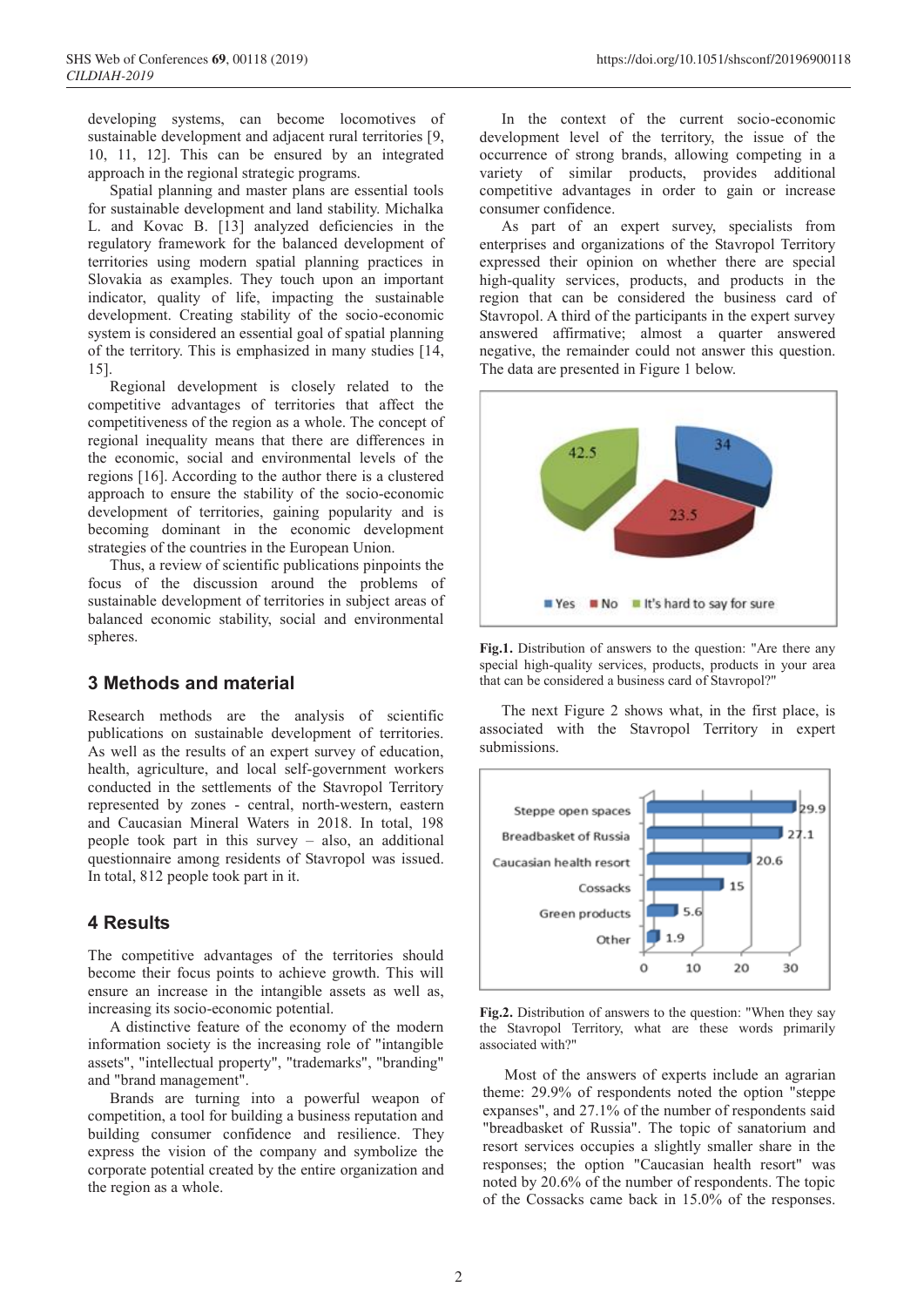The topic of environmentally friendly products occupied an insignificant share  $-$  of 5.6%.

The result of sustainable development should be the complete satisfaction of the needs of people living in a particular territory and, in general, social well-being and high quality of life.

In the applied aspect, the assessment of the quality of life of the population in a particular territory enables the state and municipal authorities to make information based decisions regarding the improvement of activities in specific areas: education, health, culture, housing and communal services.

A generalizing characteristic of the life quality in the residents' study of the regional centre was the assessment of the comfort of living in this territory. The data are presented in the following table.

**Table1**. Distribution of answers to the question "How comfortable do you personally live in the city?", %

| Possible answer                      | $\frac{0}{0}$ |
|--------------------------------------|---------------|
| 1. Very comfortable                  | 15,9          |
| 2. Rather comfortable<br>than<br>not | 35,8          |
| comfortable                          |               |
| 3. Average                           | 36,9          |
| 4. More likely not comfortable than  | 7,5           |
| comfortable                          |               |
| 5. Very uncomfortable                | 39            |

Most respondents satisfactorily assess the degree of comfort in a city. 36.9 % believe that they live moderately comfortable, 35.8 % believe that they live more comfortable, 15.9 % live very comfortably in the city, and only 11.4 % live slightly uncomfortable or very uncomfortable.

**Table 2**. Distribution of answers to the question "Rate the quality of provided services in the city", %

| Possible answer                              | $\frac{0}{0}$ |
|----------------------------------------------|---------------|
| 1. Very high quality (the quality of the     | 5,9           |
| services provided to you and your family     |               |
| is absolutely (entirely) satisfied)          |               |
| 2. High quality (the quality of the services | 17,9          |
| provided to you and your family as a         |               |
| whole satisfies)                             |               |
| 3. Average quality (the quality of the       | 59,3          |
| services provided to you and your family     |               |
| is partially satisfied (only on specific     |               |
| issues)                                      |               |
| 4. Low quality (the quality of the services  | 11,4          |
| provided to you and your family to a         |               |
| greater extent does not satisfy)             |               |
| 5. Poor quality (the quality of the services | 5.5           |
| provided to you and your family is not       |               |
| satisfactory)                                |               |

59.3% of respondents rated the quality of services provided in the city as average, 23.8% fully or completely satisfied with the quality of services. 16.9% rated the quality of services provided in the city as low or very low.

The provided services to residents of the city by health care institutions, culture, and public utilities received a relatively high or average quality rating. Less than  $\frac{1}{4}$  of respondents consider that the quality of services provided in the city as low or, poor. On average, 10% of respondents have never used any type of provided service, and therefore, they cannot evaluate the quality of it.

The respondents gave the highest rating to the facilities of culture and leisure. The level of service of cultural centres and cinemas are rated to be of a very high quality of services, 38.1%. The services of museums are rated, at 35.5%. The libraries services are rated 30.8% as very high, whilst the sport facilities received the lowest rating. Only 25.7% appreciated the offered services.

Among health services, ranked as a very high quality of services, 28.2% of respondents rated the work of pharmacies as very low 9.3% rated ambulance services. The services provided by polyclinics, hospitals, and maternity hospitals were rated as average by respondents.

About 20% rated the quality of electricity, gas and water supply services as very high, - 37% of the respondents rated them high and, 28.6% of the respondents rated the quality of electricity, gas and water supply services as average.

Among the respondents, heat supply services were also recognized as satisfactory.

The condition of the houses and the quality of work of the management company satisfy 35.6%, on average 14.9% rated the condition of the houses, and the work of the management company as low and about 7.4% gave a poor rating.

The yard condition and the level of maintaining order at the entrance were also rated by 76% of respondents as very high, high or medium.

29.4% of respondents have never used subsidies for public services. 26.7% consider the quality of subsidies to be average, 15.5% as high and only 7.3% as very high.

**Table 3**. Distribution of answers to the question "Please rate the activities of municipal authorities to improve the quality of life of people", %

| Possible answer                            | $\frac{0}{0}$ |
|--------------------------------------------|---------------|
| 1. Excellent (the authority adequately     | 4,7           |
| copes with the duties assigned to it and   |               |
| successfully solves the problems that      |               |
| arose in various spheres of life)          |               |
| 2. Good (the authority as a whole copes    | 27,7          |
| with the duties assigned to it, but still  |               |
| several unresolved problems remain)        |               |
| 3. Satisfactory (the authorities are doing | 45,5          |
| something to solve existing problems, but  |               |
| this, in your opinion, is not enough)      |               |
| 4. Unsatisfactory (in your opinion, the    | 16,8          |
| government does not cope with the duties   |               |
| assigned to it, although some actions      |               |
| aimed at solving the problems of citizens  |               |
| are being taken)                           |               |